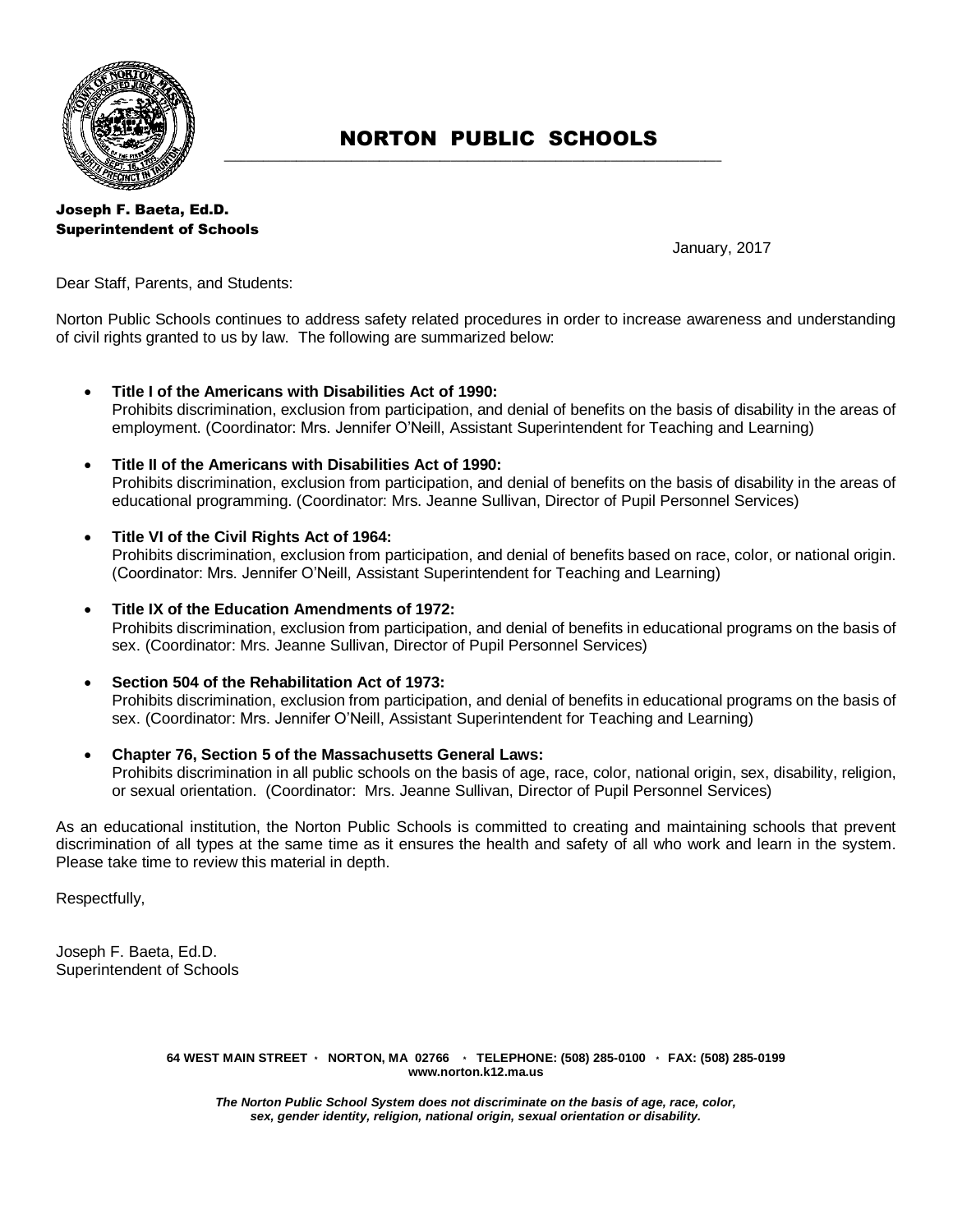# **NORTON PUBLIC SCHOOLS APPOINTED COORDINATORS 2016-2017**

# **Title I, Section 504 and Title VI:**

Mrs. Jennifer O'Neill Assistant Superintendent for Teaching and Learning Norton Public Schools (Henri A. Yelle Elementary School) 64 West Main Street, Norton, MA 02766 508-285-0107

# **Title II, Title IX and Chapter 76, Section 5 MGL:**

Mrs. Jeanne Sullivan Director of Pupil Personnel Services Norton Public Schools (Henri A. Yelle Elementary School) 64 West Main Street, Norton, MA 02766 508-285-0191

# **Harassment Officers:**

Ms. Martha Godfrey Norton High School 508-285-0160  $\sim$   $\sim$   $\sim$   $\sim$ 

Mr. Eric Paulus Norton High School 508-285-0160  $~\sim~\sim~\sim~\sim~$ Mrs. Sheila Anderson **District** 508-285-0100 x4  $\sim\sim\sim\sim\sim$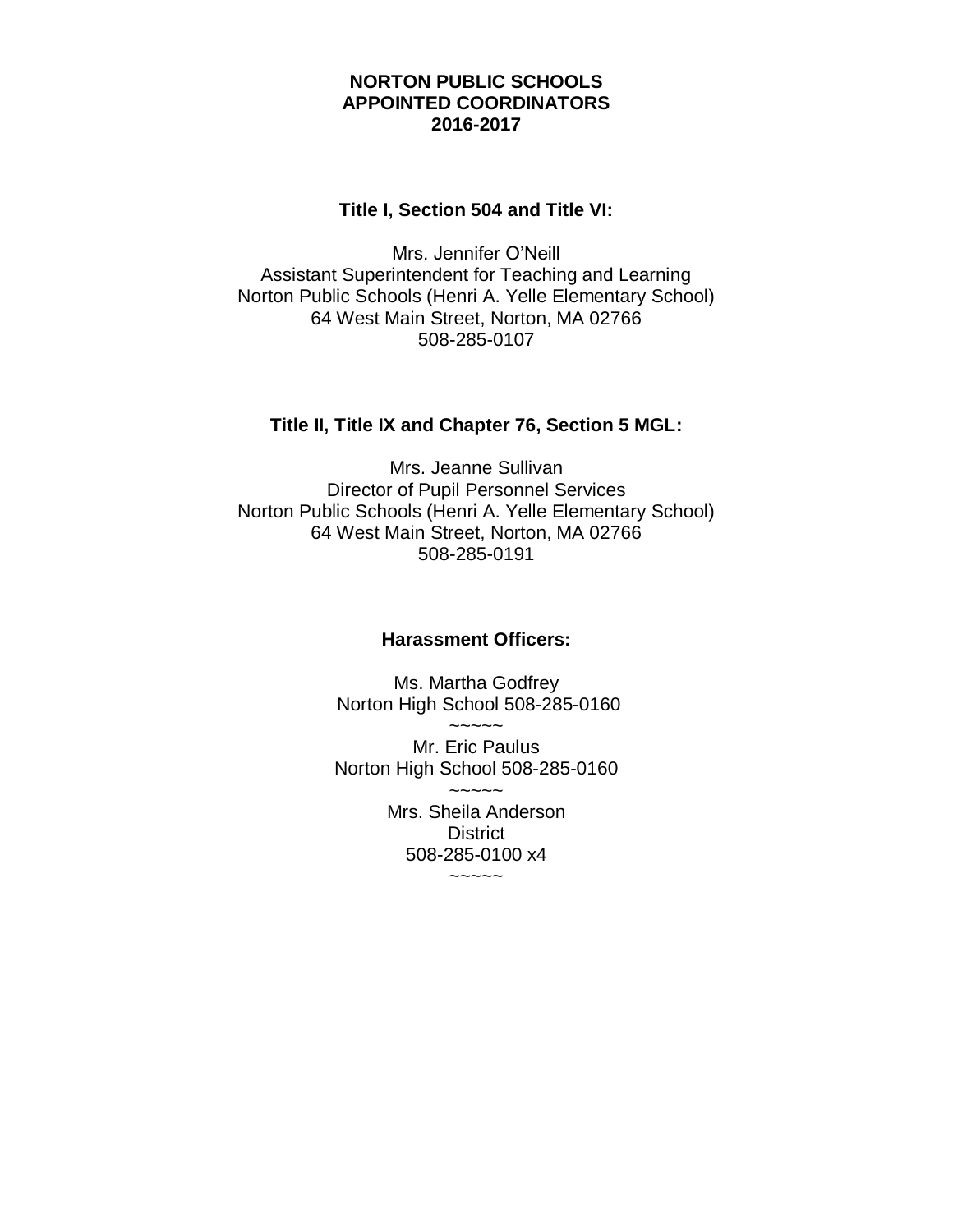### **NON-DISCRIMINATION NOTICE AND CIVIL RIGHTS AND SAFETY INFORMATION For School Personnel, Parents, and Students**

#### **STATEMENT**

It is the role of the Norton Public Schools to provide a safe and secure learning environment for all its students without distinction based on race, religion, ethnicity, disability, gender, or sexual orientation. Discrimination, sexual and bias-motivated harassment, and violations of civil rights disrupt the educational process and will not be tolerated.

It shall be a violation for any pupil, teacher, administrator, or other school personnel to engage in sexual or bias-related harassment (referred to as "wrongful harassment") or violate the civil rights of any pupil, teacher, administrator, or other school personnel. Conduct amounting to hate crime is a particularly serious infraction that will result in referral to law enforcement agencies.

The school will act to investigate all complaints, either formal or informal, verbal or written, of sexual or bias-related harassment or violations of civil rights and will take appropriate action against any pupil, teacher, administrator, or other school personnel who is found in violation.

### **COMMITMENT TO PREVENTION**

This institution is committed to prevention, remediation, and accurate reporting of bias incidents and civil rights violations, to the end that all students can enjoy the advantages of a safe and tolerant learning environment where individual differences are respected. The school undertakes to engage in activities and programming such as training of all school personnel, intended to foster respect for diversity, civil rights, and non-violence in school settings.

# **ZERO TOLERANCE FOR KNOWN CIVIL RIGHTS VIOLATIONS, REQUIRED REPORTING, AND INTERVENTION TO STOP HARASSMENT**

- 1. School employees must intervene in ongoing civil rights violations and episodes of wrongful harassment whenever witnessed or reported, to the extent intervention can be done safely. School employees must report a civil rights violation or episode or wrongful harassment to the school civil rights administrator. Designated administrators must intervene in ongoing matters of civil rights violations and episodes of wrongful harassment, summoning assistance as necessary.
- 2. The primary objective of school intervention in a civil rights matter is to put a swift end to, and prevent any recurrence of, any wrongful conduct, so as to ensure the safety of all students and a school environment free of wrongful harassment and civil rights violations. Intervention should be undertaken immediately, as needed on a short-term basis, and more comprehensively once a civil rights violation has been found to have occurred. The school will take all necessary steps within its authority to implement the objective of stopping continuing civil rights violations and wrongful harassment, and restoring and preserving an environment free of such conduct.
- 3. Effective, and if need be, escalating measures should be used to definitively stop harassment and violence. School officials should immediately consider and use regular administrative actions to defuse a civil rights situation wherever possible; separating victim or complainant and offender, ordering the offender to stay away from the victim, or assigning additional security. Relevant school disciplinary hearings should begin and proceed on an expedited basis where there is a threat of ongoing interference with civil rights. Disciplinary action appropriate to the offender's conduct should be taken when a violation is found. Potential criminal conduct should be reported to law enforcement, and legal remedies pursued as necessary to protect civil rights.

#### **DESIGNATION OF CIVIL RIGHTS ADMINISTRATORS**

The principal of each school will act as or designate at least one employee whose responsibility it will be to respond to matters of civil rights that arise in the school setting. The principal or designee shall be given a title and prominently identified as available to receive reports and complaints of civil rights violations from students, faculty, or staff. The designee will receive specialized civil rights training and take responsibility for upholding school civil rights and safety policies. The designee will also serve as a liaison with law enforcement agencies and assist (the principal and superintendent) in making referrals of possible criminal matters to law enforcement.

# **IDENTIFICATION OF PROHIBITED CONDUCT**

# 1. **DEFINITIONS:**

- a. **BIAS INCIDENT** means any act, including conduct or speech, directed at or which occurs to a person or property because of actual or perceived race, religion, ethnicity, disability, gender, or sexual orientation. A bias incident may or may not be a criminal act.
- b. **BIAS INDICATORS** are objective facts and circumstances which suggest that an action was motivated in whole or in part by a particular type of bias.
- c. **BIAS MOTIVES** recognized by Massachusetts law as causing hate crimes include prejudice based on race, religion, ethnicity, disability, gender, and sexual orientation.
- d. **CIVIL RIGHTS VIOLATIONS** involve interfering by threats, intimidation, or coercion, with someone's enjoyment of constitutional or statutory rights. Rights protected against interference include non-discrimination in access to advantages and privileges of a public school education. The term "civil rights violation" also covers bias-related and sexual harassment and bias crimes, so the term is applied generically to any civil or criminal law infractions.
- e. **DISCRIMINATION** consists of actions taken against another(s) which treat them unequally because of race, religion, national origin, disability, sexual orientation, or gender bias.
- f. **HARASSMENT** consists of unwelcome verbal, written, or physical conduct targeting specific person(s), which is sufficiently severe, persistent, or pervasive to create an intimidating, hostile, humiliating, or offensive school environment, or substantially interfere with the progress of a student's education.
	- **BIAS-RELATED HARASSMENT** will present bias indicators, most commonly epithets: name-calling derogatory to a particular racial, religious, or sexual orientation group.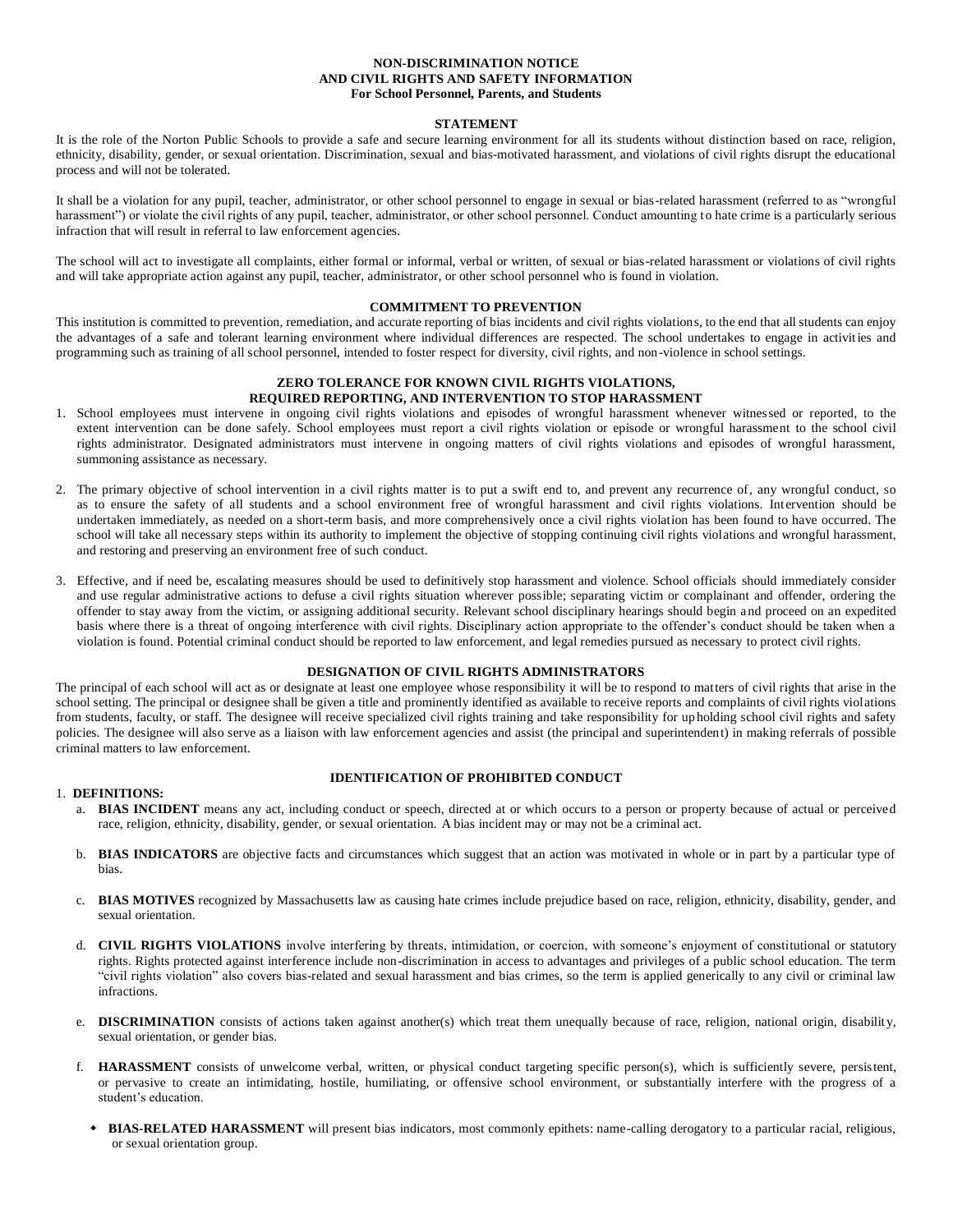- **SEXUAL HARASSMENT** covers instances of physical or verbal conduct of a sexual nature, not limited to but including sexual advances, which foster a hostile educational environment for the victim.
- g. **HATE CRIMES** include any criminal acts to which recognized types of bias motives are an evident contributing factor. Criminal bias-motivated conduct entails, at a minimum, threats. Criminal conduct includes acts putting someone in fear of immediate physical harm (assaults), and actual physical violence (assault and battery), and grows most serious if a victim suffers any bodily injury. Repeated threatening or menacing actions like following someone can amount to the crime of stalking.
- h. **HOSTILE ENVIRONMENT** exists when a student has been or is subjected to threats, intimidation, or coercion by another (or others) or is unreasonably in fear for his or her safety. Whether a school environment has become hostile must be evaluated based on the totality of the circumstances. Repeated instances of bias-related and sexual harassment create a hostile environment for the victim. A single act of harassment can also create a hostile or intimidating environment if sufficiently severe. A hostile environment does not necessarily entail that a student exhibits quantifiable harm, such as a drop in grades.
- i. **STALKING**, a felony, consists of intentional conduct involving 1) two or more acts directed at a specific person, 2) which would cause an average person substantial distress, 3) where the perpetrator has made threats causing the targeted person fear of death or injury.

# 2. **COMMON BIAS INDICATORS:**

- a. Bias-related oral comments or epithets
- b. Bias-related markings, drawings, or graffiti
- c. Use of bias-related symbols
- d. No clear economic motive for an assault and battery
- e. Crime involving disproportionate cruelty or brutality
- f. Offender history of crimes with similar modus operandi and victims of the same group

See G.L. 22C, Sec. 33; 501 CMR 4.04 (1) (the Hate Crimes Reporting Act, Classification Criteria).

#### 3. **EXAMPLES OF CIVIL RIGHTS VIOLATIONS AND BIAS INCIDENTS:**

- a. Unwelcome verbal, written, or physical conduct directed at the characteristics of a person's race or color, such as nicknames emphasizing stereotypes, racial slurs, comments on manner of speaking, and negative references to racial customs (*racial and color harassment*)*.*
- b. Unwelcome verbal, written, or physical conduct, directed at the characteristics of a person's religion, such as derogatory comments regarding surnames, religious tradition, or religious clothing, or religious slurs, or graffiti (*religious harassment*)*.*
- c. Conduct directed at the characteristics of a person's national origin, such as negative comments regarding surnames, manner of speaking, customs, language, or ethnic slurs (*national origin harassment).*
- d. Conduct directed at the characteristics of a person's sexual orientation actual, perceived, or asserted such as negative name-calling and imitating mannerism (*sexual orientation harassment*)*.*
- e. Conduct directed at the characteristics of a person's disabling condition, such as imitating manner of speech or movement, or interference with necessary equipment (*disability harassment*)*.*
- f. Physical conduct putting someone in fear of imminent harm, coupled with name-calling of a bigoted nature (*crime of assault*)*.*
- g. Repeated, purposeful following of someone, coupled with evident bias against the victim's actual or perceived group status (*civil rights violation or crime of stalking*).
- h. Painting swastikas on walls or other public or private property (*crime of vandalism*).
- i. Hitting someone because of their actual or perceived group status (*crime of battery*).

# 4. **SCOPE OF INFORMATION:**

 This information applies to bias crimes, civil rights violations, bias incidents, and bias-related harassment occurring on school premises or property, or in the course of school-sponsored activities, including those outside of school if there is a detrimental effect on the school or educational climate.

#### **PROCEDURES FOR RESPONDING TO AND INVESTIGATING INCIDENTS**

- 1. Whenever a staff person witnesses, or some third party reports, a possible civil rights violation, the school's designated civil rights administrator must be notified. The school's civil rights designee, in conjunction with school safety personnel and the principal's office, should immediately begin an investigation. In an emergency, 911 must be called.
- 2. A student coming forward to report a civil rights violation s/he has experienced should be directed to the school's designated civil rights administrator, after any emergency needs are attended. Consideration should be given to whether any immediate or interim steps are necessary to ensure the safety of an avert retaliation against the complainant.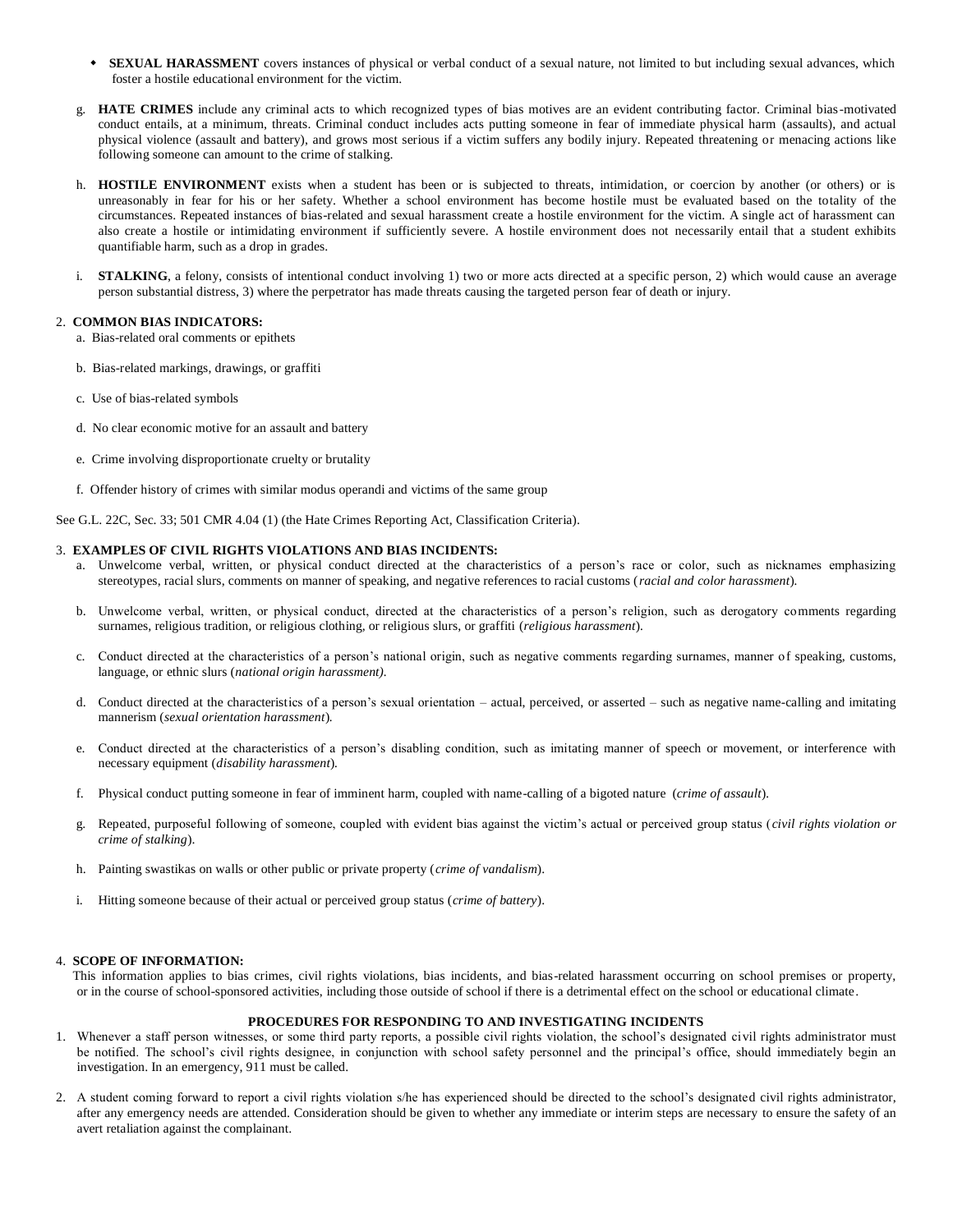- 3. The investigation must determine whether a civil rights violation has in fact occurred. An immediate aim of the investigation should be preservation and gathering of evidence from the scene of an incident. Bias-related graffiti should be photographed then removed. The investigator should seek to interview all victims and witnesses at the scene, or as soon thereafter as possible, then interview others who may have relevant knowledge as well. The investigation may also consist of any other methods and documents deemed relevant and useful.
- 4. All the circumstances as found should be carefully evaluated for the presence of bias indicators that would characterize the matter as a civil rights violation. The investigation should make a finding as to whether a civil rights infraction in violation of this policy has occurred based on the definitions of wrongful conduct supplied at Section 6.

### **CONSEQUENCES FOR CIVIL RIGHTS VIOLATIONS AND FAILURES TO ACT AS REQUIRED**

#### 1. **Non-disciplinary corrective actions:**

Potential civil rights violations can be addressed with steps that are not punitive in character, without the necessity of disciplinary proceedings. These steps generally lie within the ordinary discretion of principals and school officials. Examples of non -disciplinary actions that may be appropriate in some instances include counseling, assignment to participate in a diversity awareness training program, separating offender and victim, parent conferences, and special work assignments such as a composition on a civil rights-related subject.

### 2. **Disciplinary Proceedings:**

Violations of the civil rights of a student or school employee which are found to have occurred after a hearing warrant the imposition of sanctions up to and including suspension and expulsion (for students), and suspension or termination (for employees). Disciplinary actions will be taken toward the goals of eliminating the offending conduct, preventing reoccurrence, and reestablishing a school environment conducive for the victim to learn. The school may consider completion of a youth diversion program as a sanction for student violators, standing alone or in conjunction with other disciplinary actions, for violations of civil rights.

#### 3. **Failure to Act by Administrators and Teachers:**

Upon completion of information dissemination, administrators and teachers have a duty to act to stop witnessed sexual or bias harassment and hate crimes, as safely as can be done; and report occurrences to the civil rights administrators and sometimes the police. A clear failure to act as this policy would direct should in the first instance entail that the individual undergo further training in hate crimes, diversity issues, and the requirements of school policy. The school administration will develop further sanctions and actions to address repeated instances of a failure to act in accordance with this policy.

#### **COMMITMENT TO NON-RETALIATION**

To secure the unimpeded reporting of bias activity called for in this information, the Norton Public Schools will deal seriously with any and all threats or acts of retaliation for the good faith filing of a complaint. Actual or threatened retaliation for the reporting of a civil rights matter constitutes a separate and additional disciplinary infraction warranting corrective actions. If conduct amounts to stalking, a mandatory referral to law enforcement will be made. Staff will monitor the situations of victims/complainants carefully to ensure that no threats or acts of reprisal are made. Appropriate and immediate non-disciplinary administrative actions to mitigate possible or actual retaliation may also be taken, to the extent administrators have discretion to act.

# **REFERRAL TO LAW ENFORCEMENT**

Whenever a school employee has reason to believe that a potential hate crime has been, or is about to be committed, s/he should notify the school civil rights designee and, especially in an emergency, the local police. The civil rights designee has chief responsibility for notifying the police of potential hate crimes in non-emergency situations; the referral is mandatory whenever a probably hate crime is at issue.

#### 1. **Recordkeeping:**

# **DOCUMENTATION REQUIREMENTS**

The designated civil rights administrator will be responsible for keeping records of all civil rights violations and hate crimes reported for the school. These records shall be grouped according to school year and grade. In addition to recording the particulars of the incident itself, the system should record the actions taken in response and the results of the investigation and intervention. The civil rights administrator shall keep this information gathered at a central place such as a school civil rights office.

# 2. **Monitoring and Tracking to Identify Patterns:**

Records should be maintained so as to permit administrators to detect patterns in civil rights violations, repeat offenders, and problem locations. Responsive action should be tailored based on the pattern information that records reveal.

# **DISSEMINATION OF INFORMATION AND TRAINING**

- 1. This information shall be conspicuously posted throughout each school building in areas accessible to pupils and staff members.
- 2. This information shall appear in the faculty and student handbook.
- 3. The school district will provide instruction in the provisions of this information to teachers, other employees, and students.
- 4. This information shall be reviewed at least annually for compliance with state and federal laws.

# **Additional Information: SECTION 504 OF THE REHABILITATION ACT**

Section 504 of the Rehabilitation Act of 1973 prohibits discrimination against persons with a disability in any program receiving federal financial assistance. In order to fulfill obligations under Section 504, the Norton Public School District has the responsibility to avoid discrimination in policies and practices regarding its personnel and students. No discrimination against any person with a disability should knowingly be permitted in any of the programs a nd practices of the school system.

The Norton Public School District has the responsibility under Section 504 to identify, evaluate, and if the student is determined to be eligible under Section 504, to afford access to appropriate educational services.

If the parent or guardian disagrees with the determination made by the professional staff of the school district, s/he has the right to a hearing with an impartial officer.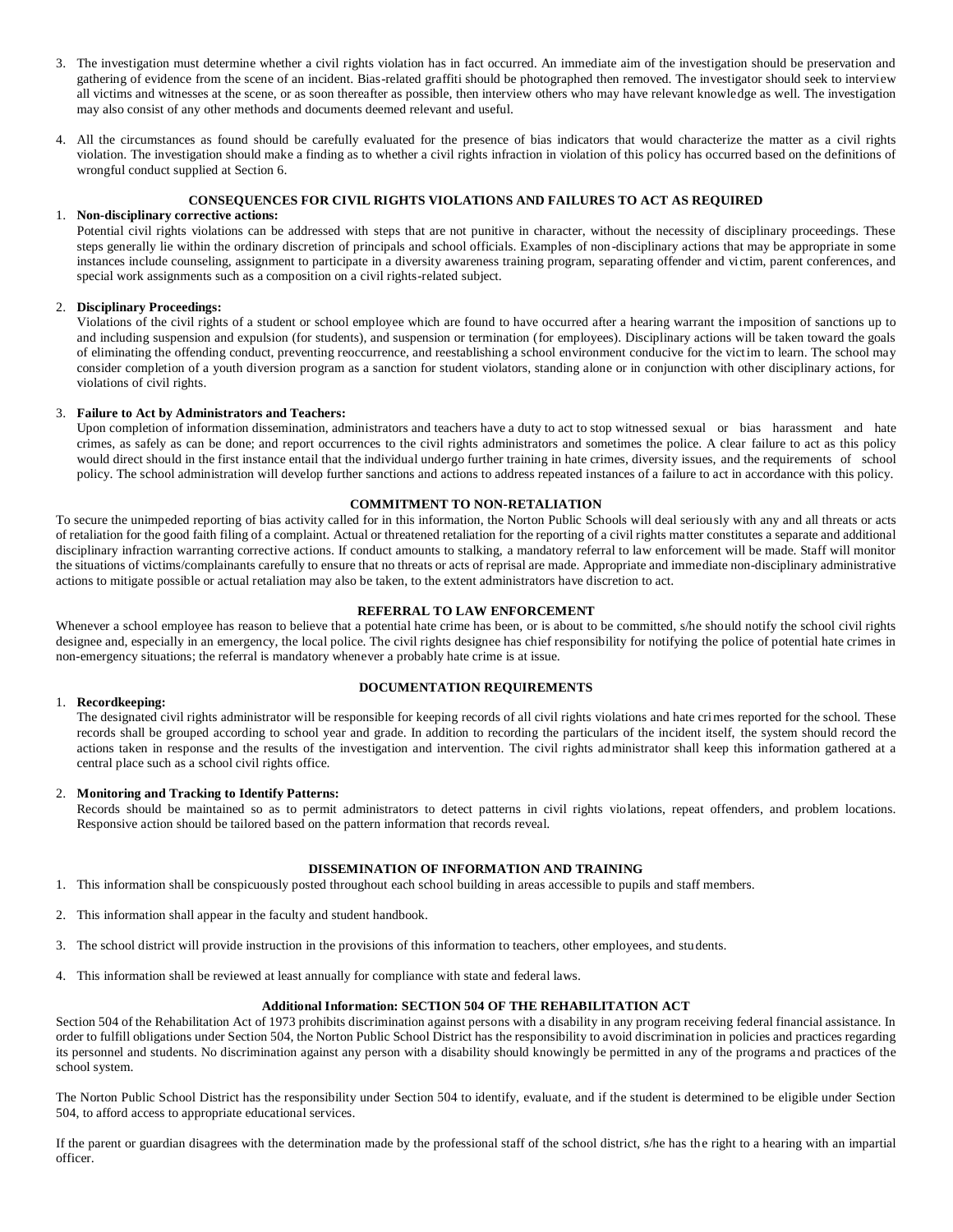The Family Educational Rights and Privacy Act (FERPA) also specifies rights related to educational records. This Act gives the parents or guardian the right to: (1) inspect and review his/her child's educational records; (2) make copies of these records; (3) receive a list of the individuals having access to those records; (4) ask for an explanation of any item in the records; (5) ask for an amendment to any report on the grounds it is inaccurate, misleading, or violates the child's rights; and (6) request a hearing on the issue if the school refuses to make the amendment.

Questions should be directed to the designated Section 504 Coordinator via the Superintendent's Office.

# **Additional Information: NOTICE OF NON-DISCRIMINATION**

The Norton Public School District is committed to compliance with the Americans with Disabilities Act (ADA). The district intends to ensure that the individuals with disabilities whether they are employed, apply for a position, or visit facilities within the schools are treated fairly and given an equal opportunity to access facilities, programs, activities, and employment.

It is unlawful for the Norton Public School District to discriminate on the basis of disability against a qualified individual with a disability in regard to:

- 1. Recruitment, advertising, job application, and employment procedures.
- 2. Hiring, upgrading, promotion, award of tenure, demotion, transfer, layoff termination, right of return from layoff, and rehiring.
- 3. Rates of pay or any other form of compensation and changes in compensation.
- 4. Job assignments, job classifications, organizational structures, position descriptions, lines of progression, and seniority lists.
- 5. Leaves of absence, sick leave, or any other leave.
- 6. Fringe benefits available by virtue of employment, whether or not administered by the covered entity.
- 7. Selection and financial support for training including apprenticeships, professional meetings, conferences, and other related activities and selection for leaves of absence to pursue training.
- 8. Activities sponsored by a covered entity including social and recreational programs.
- 9. Any other term, condition, or privilege of employment.

The Norton Public Schools will not isolate individuals with disabilities, discriminate on the basis of disabilities through contracts, avoid using qualification standards, criteria, methods of administration, or tests that discriminate against individuals with disabilities, avoid not making reasonable accommodations to an otherwise qualified individual with a disability.

The ADA requires that the district focus on the ability, not the disability, of the individual. The Norton Public Schools will consider reasonable accommodations providing the individual can perform essential functions of the position. It is not required, however, to give preferential treatment to individuals with disabilities or lower the expected standards of performance.

The Norton Public Schools is committed to meeting the intent and spirit of ADA. All employees are urged to help meet this goal. If anyone believes that the Norton Public Schools has discriminated against him/her or someone else on the basis of disability, or if anyone has questions or concerns about the system's responsibilities in this regard, please contact the Section 504/ADA Coordinator through the Superintendent's Office.

# **APPENDICES TO POLICY**

# **RESPONSIBILITIES OF SCHOOL PERSONNEL AND STUDENTS IN RELATION TO WITNESSED OR REPORTED BIAS INCIDENTS**

#### 1. **All Personnel and Students:**

- a. Report bias incidents and civil rights violations to school civil rights administrators.
- b. Be familiar with basic facts about hate and hate crimes, so as to be able to identify bias incidents and have an understanding of the dynamics.
- c. Challenge biased attitudes and behavior whenever encountered in school and outside.
- d. Report hate crimes to police and summon help in an emergency.
- e. Uphold school civil rights and safety policies and remain vigilant and alert for violations.
- f. Take responsibility so as to make a difference in stopping hate, finding and creating individual and group opportunities for action and involvement.

#### 2. **Teachers Only:**

- a. Set guidelines for classroom behavior to avoid hurt feelings and promote respect.
- b. Respond to and challenge insensitive behaviors like name-calling and exclusion of children who are different.
- c. Instruct against hate and prejudice, where this message is apropos, to classroom subjects and lessons.
- d. Look for and help implement proactive programs and strategies to promote tolerance and stop hate conduct.